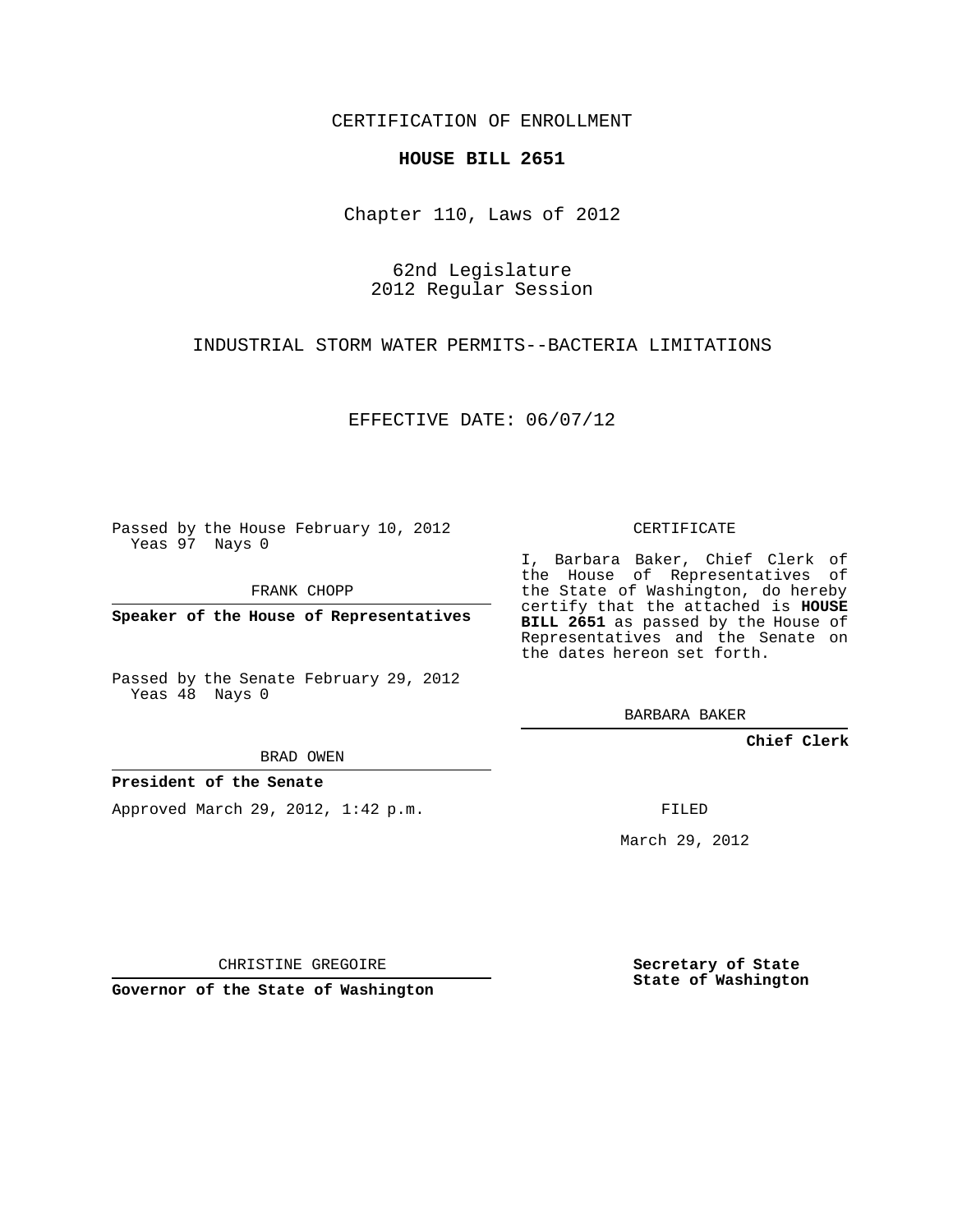## **HOUSE BILL 2651** \_\_\_\_\_\_\_\_\_\_\_\_\_\_\_\_\_\_\_\_\_\_\_\_\_\_\_\_\_\_\_\_\_\_\_\_\_\_\_\_\_\_\_\_\_

\_\_\_\_\_\_\_\_\_\_\_\_\_\_\_\_\_\_\_\_\_\_\_\_\_\_\_\_\_\_\_\_\_\_\_\_\_\_\_\_\_\_\_\_\_

Passed Legislature - 2012 Regular Session

## **State of Washington 62nd Legislature 2012 Regular Session**

**By** Representatives Springer, Chandler, Blake, Upthegrove, and Wilcox; by request of Department of Ecology

Read first time 01/20/12. Referred to Committee on Environment.

 AN ACT Relating to changing the numeric limit for bacterial contamination for industrial storm water permittees with discharges to water bodies listed as impaired to a narrative limit; amending RCW 90.48.555; and providing an expiration date.

BE IT ENACTED BY THE LEGISLATURE OF THE STATE OF WASHINGTON:

 **Sec. 1.** RCW 90.48.555 and 2009 c 449 s 1 are each amended to read as follows:

 The provisions of this section apply to the construction and industrial storm water general permits issued by the department pursuant to the federal clean water act, 33 U.S.C. Sec. 1251 et seq., and this chapter.

 (1) Effluent limitations shall be included in construction and industrial storm water general permits as required under the federal clean water act, 33 U.S.C. Sec. 1251 et seq., and its implementing regulations. In accordance with federal clean water act requirements, pollutant specific, water quality-based effluent limitations shall be included in construction and industrial storm water general permits if there is a reasonable potential to cause or contribute to an excursion of a state water quality standard.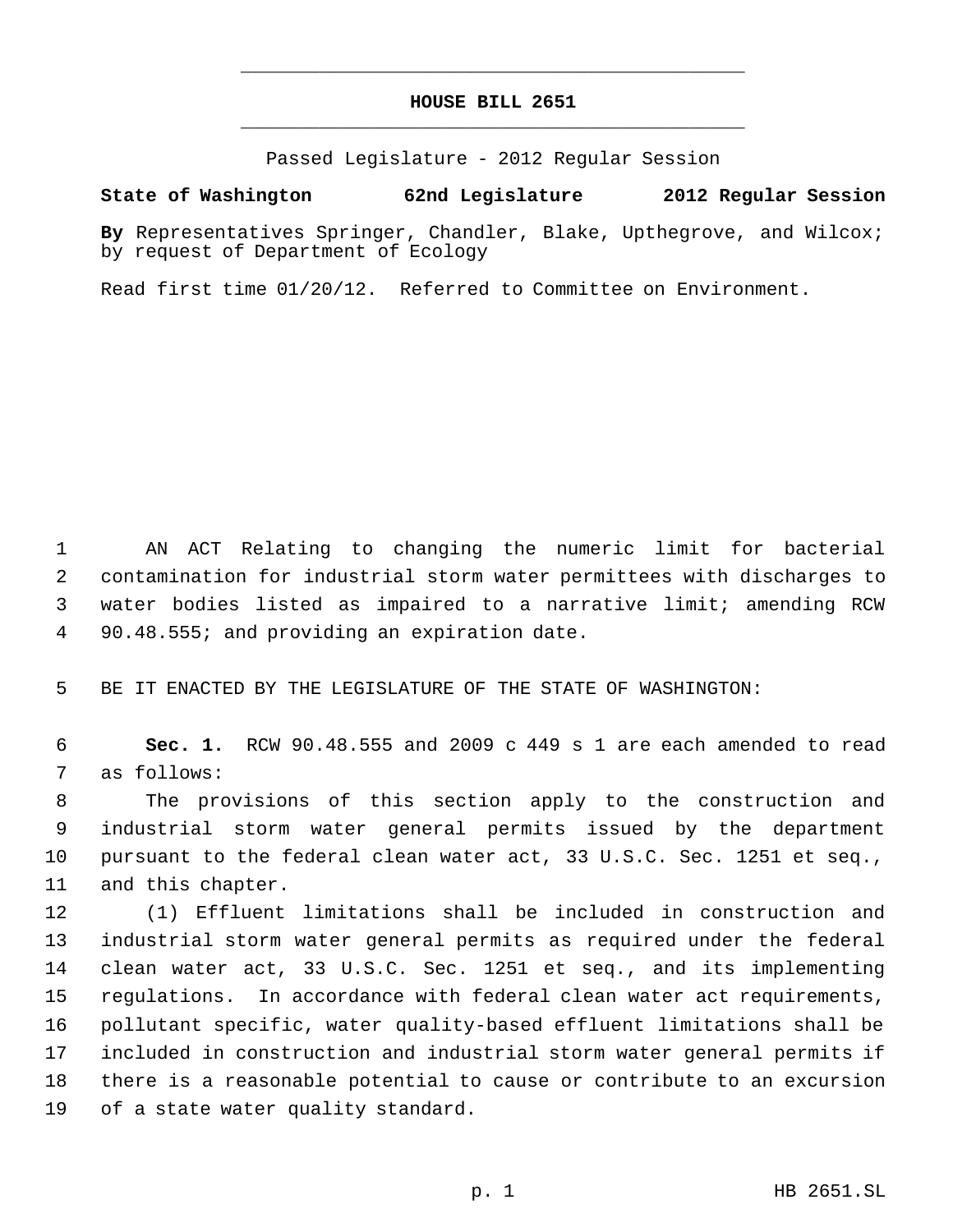(2) Subject to the provisions of this section, both technology and water quality-based effluent limitations may be expressed as:

(a) Numeric effluent limitations;

(b) Narrative effluent limitations; or

 (c) A combination of numeric and narrative effluent discharge limitations.

 (3) The department must condition storm water general permits for industrial and construction activities issued under the national pollutant discharge elimination system of the federal clean water act to require compliance with numeric effluent discharge limits when such discharges are subject to:

 (a) Numeric effluent limitations established in federally adopted, industry-specific effluent guidelines;

 (b) State developed, industry-specific performance-based numeric effluent limitations;

 (c) Numeric effluent limitations based on a completed total maximum daily load analysis or other pollution control measures; or

(d) A determination by the department that:

 (i) The discharges covered under either the construction or industrial storm water general permits have a reasonable potential to cause or contribute to violation of state water quality standards; and

 (ii) Effluent limitations based on nonnumeric best management practices are not effective in achieving compliance with state water quality standards.

 (4) In making a determination under subsection (3)(d) of this section, the department shall use procedures that account for:

(a) Existing controls on point and nonpoint sources of pollution;

 (b) The variability of the pollutant or pollutant parameter in the storm water discharge; and

 (c) As appropriate, the dilution of the storm water in the receiving waters.

 (5) Narrative effluent limitations requiring both the implementation of best management practices, when designed to satisfy the technology and water quality-based requirements of the federal clean water act, 33 U.S.C. Sec. 1251 et seq., and compliance with water quality standards, shall be used for construction and industrial storm water general permits, unless the provisions of subsection (3) of this section apply.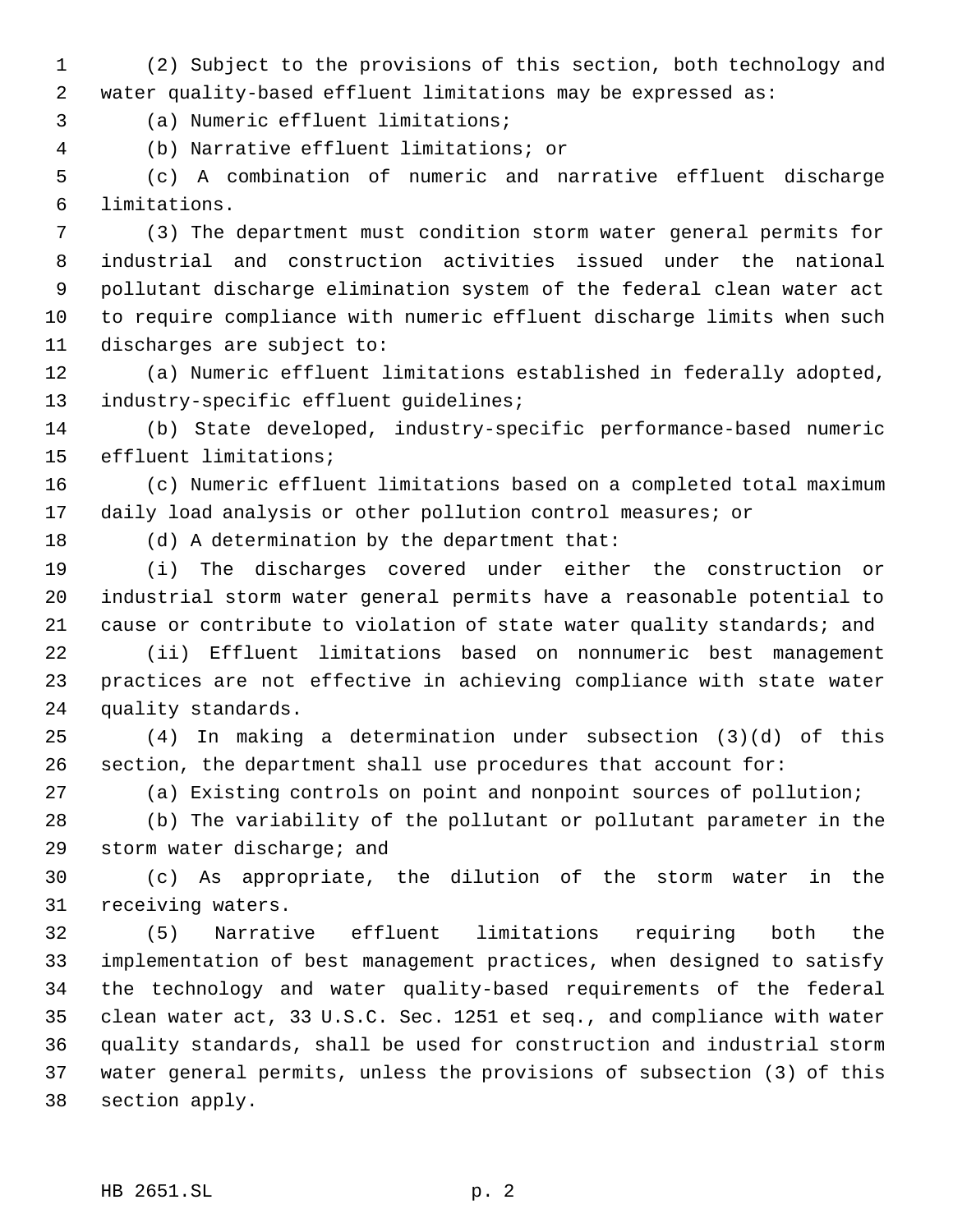(6) Compliance with water quality standards shall be presumed, unless discharge monitoring data or other site specific information demonstrates that a discharge causes or contributes to violation of water quality standards, when the permittee is:

 (a) In full compliance with all permit conditions, including planning, sampling, monitoring, reporting, and recordkeeping conditions; and

 (b)(i) Fully implementing storm water best management practices contained in storm water technical manuals approved by the department, or practices that are demonstrably equivalent to practices contained in storm water technical manuals approved by the department, including the proper selection, implementation, and maintenance of all applicable and appropriate best management practices for on-site pollution control.

 (ii) For the purposes of this section, "demonstrably equivalent" means that the technical basis for the selection of all storm water best management practices are documented within a storm water pollution prevention plan. The storm water pollution prevention plan must document:

 (A) The method and reasons for choosing the storm water best management practices selected;

 (B) The pollutant removal performance expected from the practices selected;

 (C) The technical basis supporting the performance claims for the practices selected, including any available existing data concerning field performance of the practices selected;

 (D) An assessment of how the selected practices will comply with 27 state water quality standards; and

 (E) An assessment of how the selected practices will satisfy both applicable federal technology-based treatment requirements and state requirements to use all known, available, and reasonable methods of prevention, control, and treatment.

 (7)(a) By November 1, 2009, except for discharges identified in (b) 33 of this subsection, the department shall modify or reissue the industrial storm water general permit to require compliance with appropriately derived numeric water quality-based effluent limitations for existing discharges to water bodies listed as impaired according to 33 U.S.C. Sec. 1313(d) (Sec. 303(d) of the federal clean water act, 33 U.S.C. Sec. 1251 et seq.).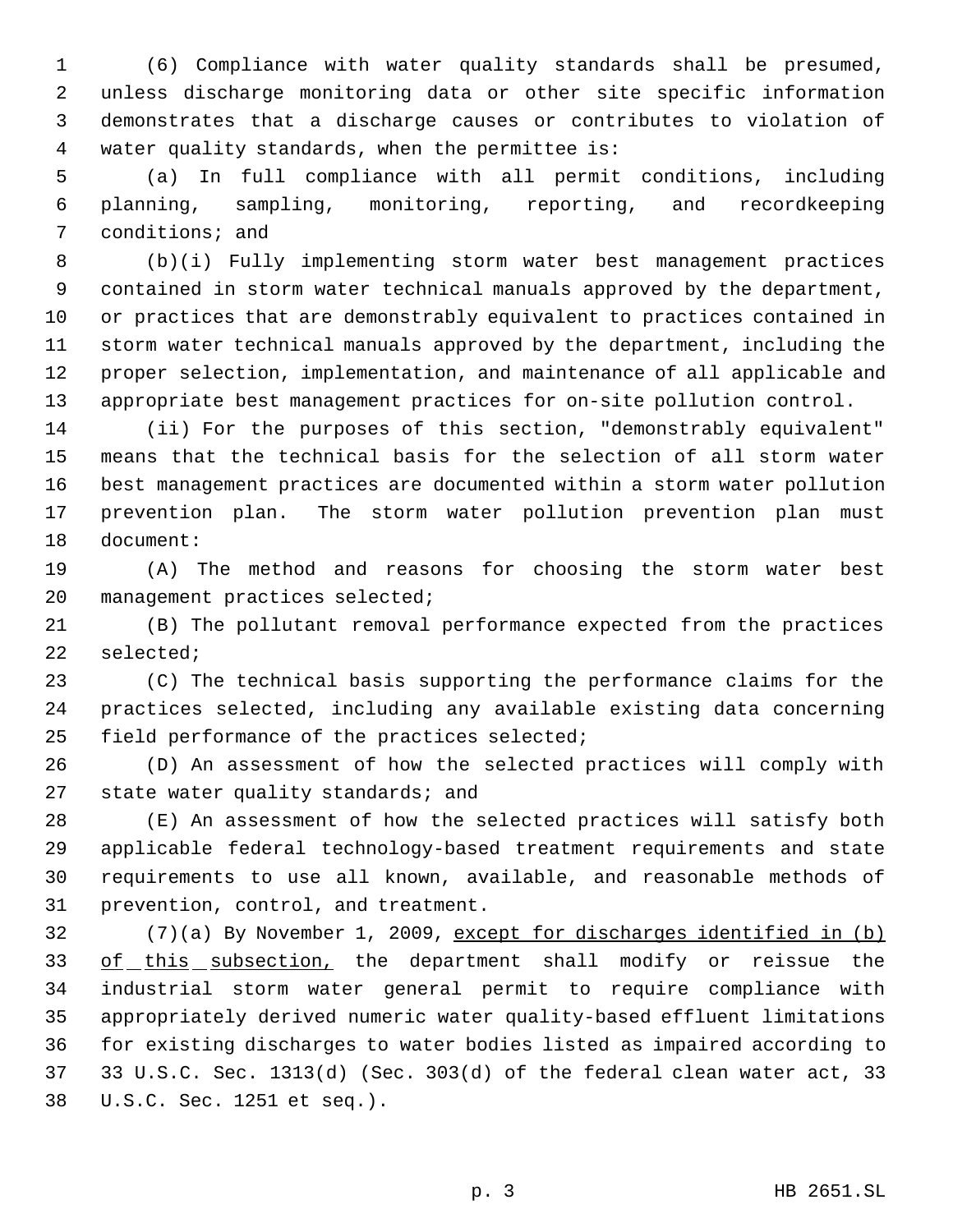(b) For pollutants other than bacteria, the industrial storm water general permit must require permittees to comply with appropriately derived numeric water quality-based effluent limitations in the permit, as described in (a) of this subsection, by no later than six months after the effective date of the modified or reissued industrial storm water general permit. By July 1, 2012, the industrial storm water general permit must require permittees with discharges to water bodies listed as impaired for bacteria to comply with nonnumeric, narrative effluent limitations.

 (c) For permittees that the department determines are unable to comply with the numeric water quality-based effluent limitations required by (a) of this subsection, within the timeline established in (b) of this subsection, the department shall establish a compliance schedule as follows:

 (i) Any compliance schedule provided by the department must require compliance as soon as possible, and must require compliance by no later than twenty-four months, or two complete wet seasons, after the effective date of the industrial storm water general permit. For purposes of this subsection (7)(c)(i), "wet seasons" means October 1st through June 30th.

 (ii) The department shall post on its web site the name, location, industrial storm water permit number, and the reason for requesting a compliance schedule for each permittee who requests a compliance 24 schedule according to this subsection  $(7)(c)$ . The department shall post this information no later than thirty days after receiving a permittee's request for a compliance schedule under this subsection  $(7)(c)$ . The department shall also prepare a list of organizations and individuals seeking to be notified when such requests for compliance schedules are made, and notify them within thirty days after receiving a permittee's request for a compliance schedule. Notification under this subsection may be accomplished electronically.

 (d) The department shall report to the appropriate committees of the legislature specifying how the numeric effluent limitation in (a) of this subsection would be implemented. The report shall identify the number of dischargers to impaired water bodies and provide an assessment of anticipated compliance with the numeric effluent limitation established by (a) of this subsection.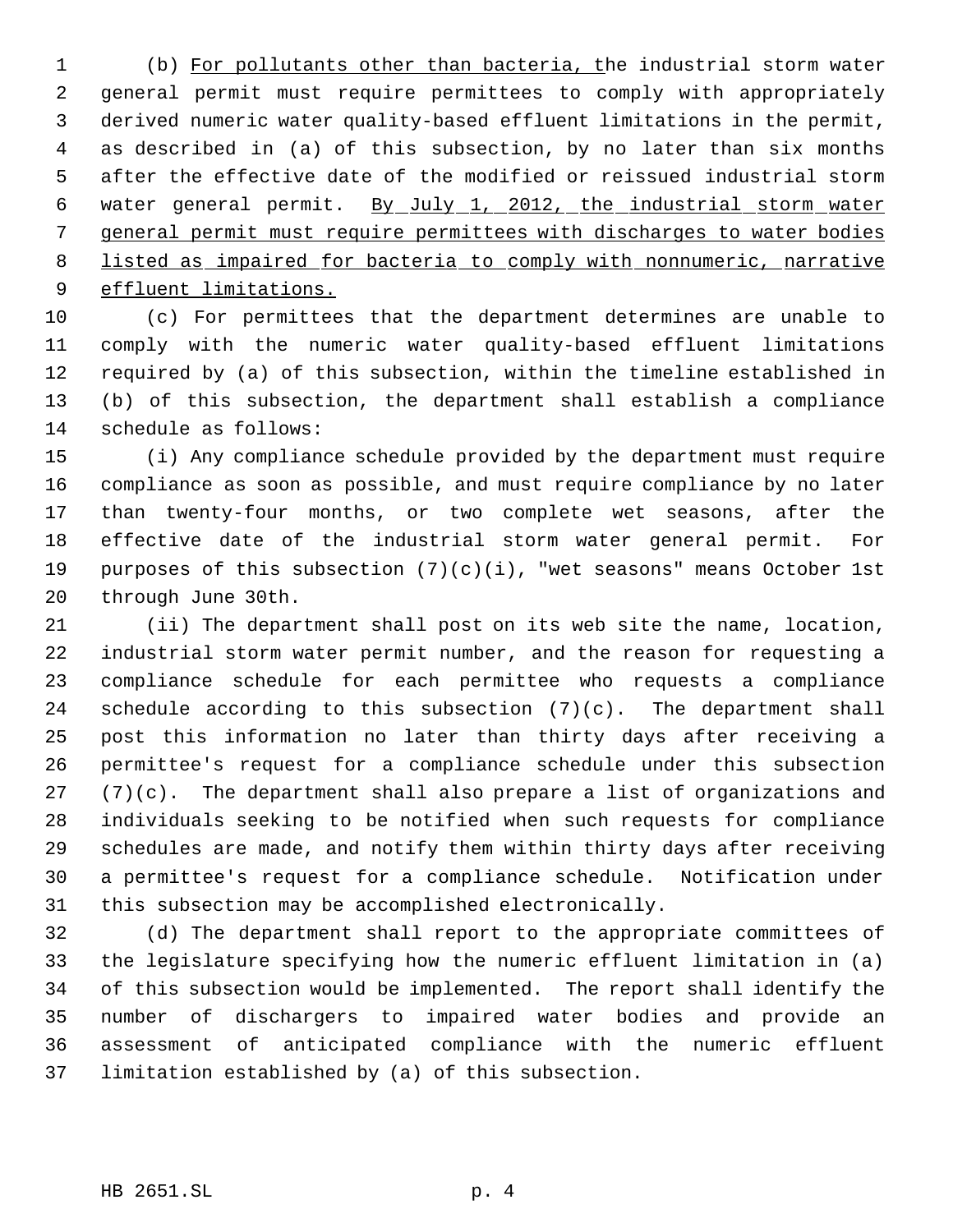(8)(a) Construction and industrial storm water general permits issued by the department shall include an enforceable adaptive management mechanism that includes appropriate monitoring, evaluation, and reporting. The adaptive management mechanism shall include elements designed to result in permit compliance and shall include, at a minimum, the following elements:

 (i) An adaptive management indicator, such as monitoring benchmarks;

(ii) Monitoring;

 (iii) Review and revisions to the storm water pollution prevention plan;

(iv) Documentation of remedial actions taken; and

(v) Reporting to the department.

 (b) Construction and industrial storm water general permits issued by the department also shall include the timing and mechanisms for implementation of treatment best management practices.

 (9) Construction and industrial storm water discharges authorized under general permits must not cause or have the reasonable potential to cause or contribute to a violation of an applicable water quality standard. Where a discharge has already been authorized under a national pollutant discharge elimination system storm water permit and it is later determined to cause or have the reasonable potential to cause or contribute to the violation of an applicable water quality standard, the department may notify the permittee of such a violation.

 (10) Once notified by the department of a determination of reasonable potential to cause or contribute to the violation of an applicable water quality standard, the permittee must take all necessary actions to ensure future discharges do not cause or contribute to the violation of a water quality standard and document those actions in the storm water pollution prevention plan and a report timely submitted to the department. If violations remain or recur, coverage under the construction or industrial storm water general permits may be terminated by the department, and an alternative general permit or individual permit may be issued. Compliance with the requirements of this subsection does not preclude any enforcement activity provided by the federal clean water act, 33 U.S.C. Sec. 1251 et seq., for the underlying violation.